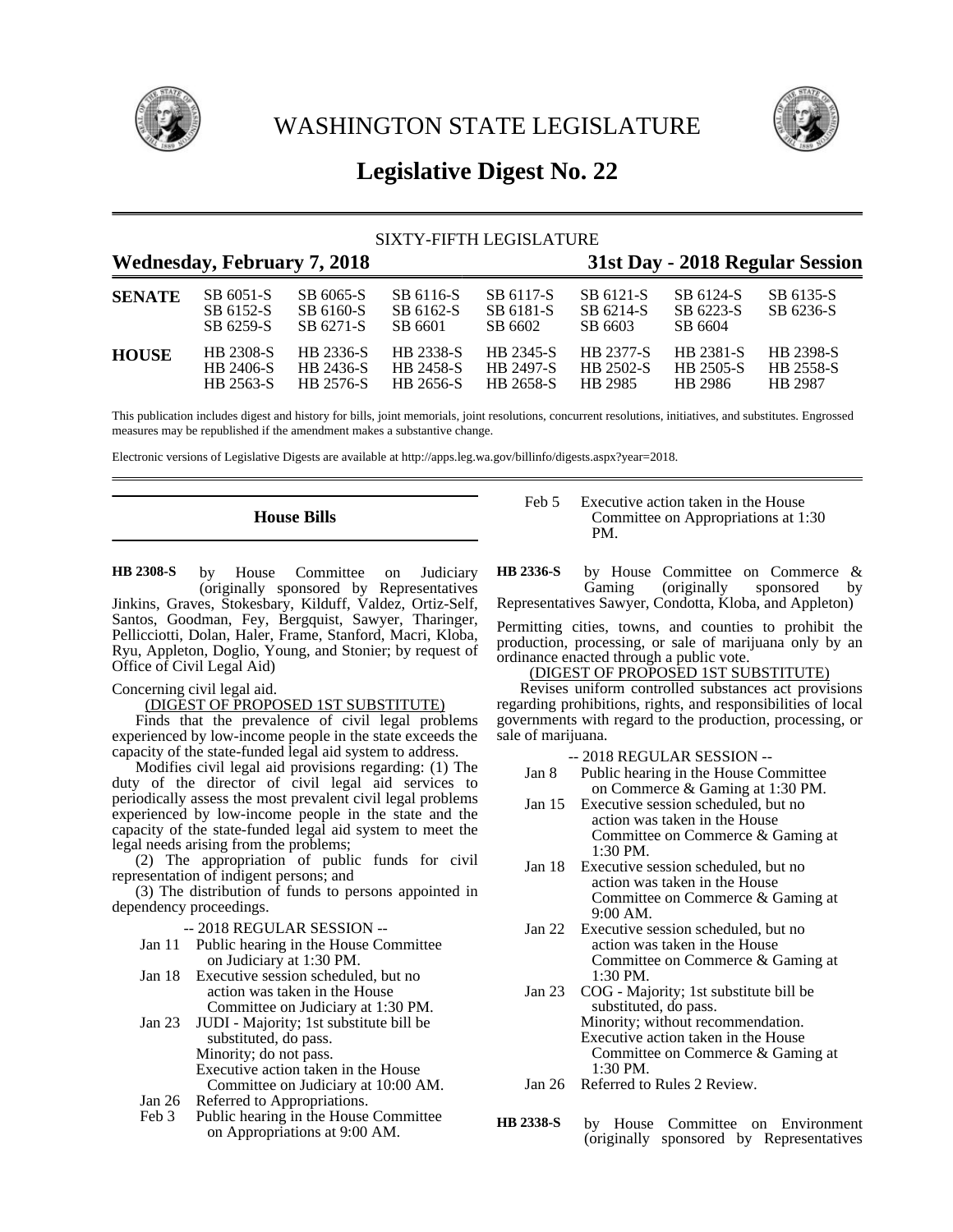Fitzgibbon, Cody, Hudgins, Goodman, Tarleton, Santos, McBride, Stanford, Tharinger, Macri, Jinkins, Ormsby, and Doglio)

Reducing the greenhouse gas emissions associated with transportation fuels.

### (DIGEST OF PROPOSED 1ST SUBSTITUTE)

Supports the deployment of clean transportation fuel technologies through a carefully designed program that reduces the carbon intensity of fuel used in the state, in order to: (1) Reduce levels of conventional air pollutants from diesel and gasoline that are harmful to public health;

(2) Reduce greenhouse gas emissions associated with transportation fuels, which are the state's largest source of greenhouse gas emissions; and

(3) Create jobs and spur economic development based on innovative clean fuel technologies.

Requires the joint legislative audit and review committee to analyze, by December 1, 2026, the impacts of the initial five years of clean fuels program implementation.

-- 2018 REGULAR SESSION --

- Jan 9 Public hearing in the House Committee on Environment at 1:30 PM.
- Jan 22 Executive session scheduled, but no action was taken in the House Committee on Environment at 1:30 PM.
- Jan 23 ENVI Majority; 1st substitute bill be substituted, do pass. Minority; do not pass. Executive action taken in the House Committee on Environment at 1:30 PM.
- Jan 26 Referred to Transportation.<br>Feb 5 Public hearing in the House
- Public hearing in the House Committee on Transportation at 1:30 PM.
- Feb 6 Executive session in the House Committee on Transportation at 11:30 AM.

by House Committee on Early Learning & Human Services (originally sponsored by Representative Kilduff; by request of Department of Social and Health Services) **HB 2345-S**

Concerning group training homes.

(DIGEST OF PROPOSED 1ST SUBSTITUTE)

Modifies group training home provisions with regard to payments and services; certification of a facility as a group training home; applications for payment by the state; and facilities must be nonsectarian.

Revises the definition of "group training home" and removes all references to the term "day training center" for purposes of chapter 71A.22 RCW (training centers and homes).

-- 2018 REGULAR SESSION --

- Jan 19 Public hearing in the House Committee on Early Learning & Human Services at 10:00 AM.
- Jan 23 Executive session scheduled, but no action was taken in the House Committee on Early Learning & Human Services at 8:00 AM.
- Jan 24 ELHS Majority; 1st substitute bill be substituted, do pass.

| Executive action taken in the House |
|-------------------------------------|
| Committee on Early Learning & Human |
| Services at 1:30 PM.                |

Jan 29 Referred to Rules 2 Review.

by House Committee on Higher Education (originally sponsored by Representatives Hansen, Macri, and Ormsby) **HB 2377-S**

Eliminating certain postsecondary institutions' eligibility for state financial aid programs.

### (DIGEST OF PROPOSED 1ST SUBSTITUTE)

Prohibits the student achievement council from approving new applications from the following, with regard to eligibility for state financial aid programs: (1) A university, college, school, or institute owned or operated by a corporation for profit; or

(2) A university, college, school, or institute owned, operated, purchased, or acquired by a not-for-profit corporation if the university, college, school, or institute previously operated in the state under the ownership of a corporation for profit.

-- 2018 REGULAR SESSION --

- Jan 10 Public hearing in the House Committee on Higher Education at 1:30 PM.
- Jan 17 Executive session scheduled, but no action was taken in the House Committee on Higher Education at 1:30 PM.
- Jan 23 Executive session scheduled, but no action was taken in the House Committee on Higher Education at 8:00 AM.
- Jan 24 Executive session scheduled, but no action was taken in the House Committee on Higher Education at 1:30 PM.
- Jan 30 HE Majority; 1st substitute bill be substituted, do pass. Minority; do not pass. Executive action taken in the House Committee on Higher Education at 8:00 AM.
- Feb 1 Referred to Appropriations.

by House Committee on Health Care &<br>Wellness (originally sponsored by (originally sponsored by Representatives Macri, Cody, Tarleton, Santos, Johnson, McBride, Muri, Tharinger, Robinson, Valdez, Stanford, Reeves, Appleton, Harris, and Stonier) **HB 2381-S**

Allowing certain adult family homes to increase capacity to eight beds.

(DIGEST OF PROPOSED 1ST SUBSTITUTE)

Authorizes an adult family home to provide services to up to eight adults upon approval from the department of social and health services.

Requires an applicant who is requesting to increase bed capacity to seven or eight beds to successfully demonstrate the following to the department: (1) Financial solvency and management experience for the home;

(2) The ability to meet other relevant safety, health, and operating standards pertaining to the operation of the home, including the ability to meet the needs of all current and prospective residents; and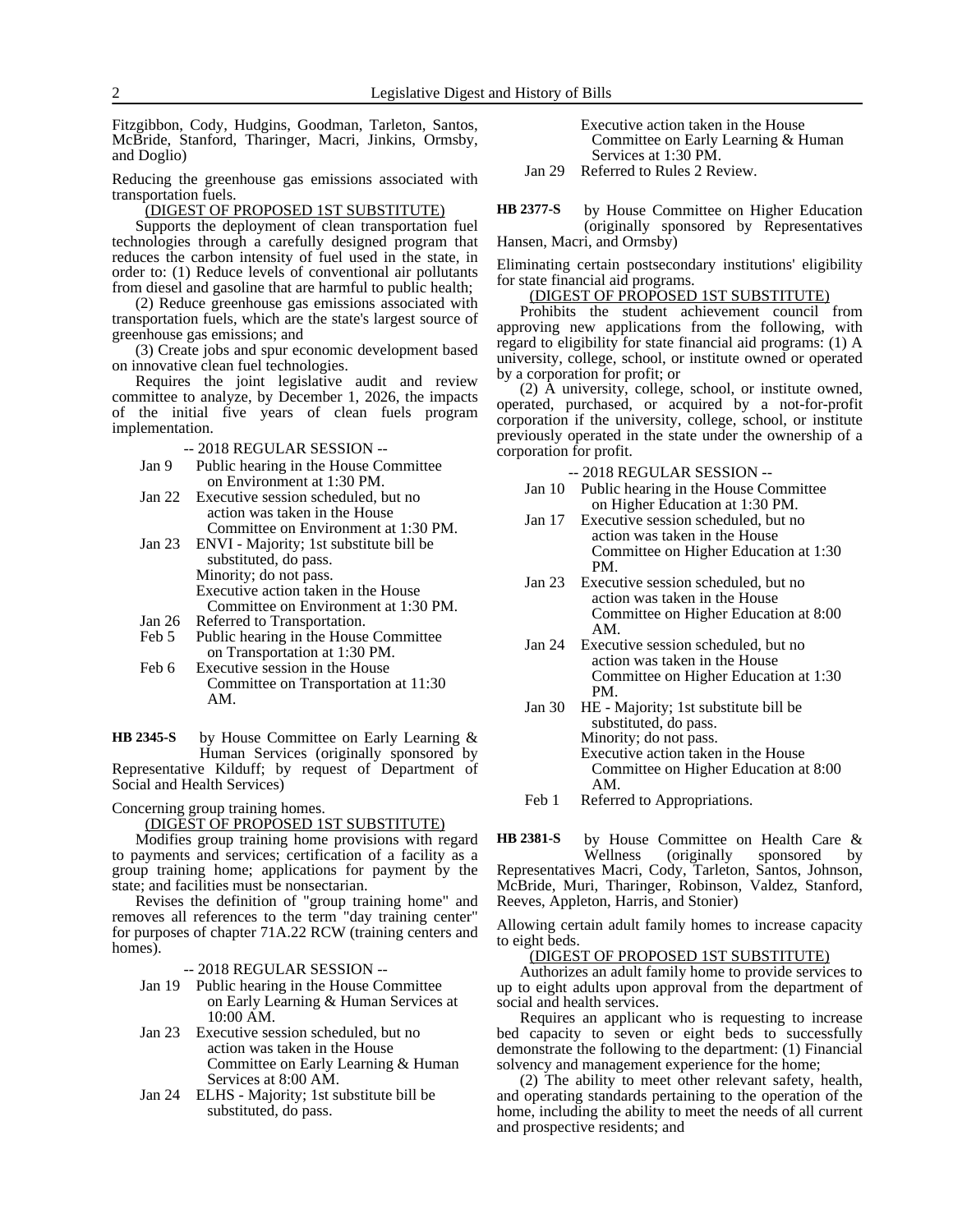(3) How to mitigate the potential impact of vehicular traffic related to the operation of the home.

Requires the department to charge the applicant requesting the increase in bed capacity a fee of four hundred fifty-three dollars per home.

-- 2018 REGULAR SESSION --

- Jan 16 Public hearing in the House Committee on Health Care & Wellness at 8:00 AM.
- Jan 23 HCW Majority; 1st substitute bill be substituted, do pass. Executive action taken in the House Committee on Health Care & Wellness at 8:00 AM.
- Jan 25 Referred to Appropriations.<br>Feb 1 Public hearing in the House
- Public hearing in the House Committee on Appropriations at 3:30 PM.
- Feb 6 Executive session in the House Committee on Appropriations at 10:00 AM.

by House Committee on Judiciary (originally sponsored by Representatives Kilduff, Graves, Jinkins, Sawyer, Pollet, Valdez, and Appleton) **HB 2398-S**

Concerning jury selection.

(DIGEST OF PROPOSED 1ST SUBSTITUTE)

Prohibits the exclusion of a citizen from jury service on account of membership in a protected class.

States that this act does not affect the right to peremptory challenges, the right to general or particular causes of challenge, or a judge's duty to excuse a juror.

-- 2018 REGULAR SESSION --

- Jan 16 Public hearing in the House Committee on Judiciary at 10:00 AM.
- Jan 24 Executive action taken in the House Committee on Judiciary at 8:00 AM.
- Jan 25 JUDI Majority; 1st substitute bill be
- substituted, do pass.
- Jan 26 Referred to Rules 2 Review.<br>Feb 6 Placed on second reading by
- Placed on second reading by Rules Committee.
- by House Committee on State Govt, Elections & IT (originally sponsored by Representatives Hudgins, Stanford, and Ormsby) **HB 2406-S**

Concerning election security practices around auditing and equipment.

### (DIGEST OF PROPOSED 1ST SUBSTITUTE)

Provides available methods for the county auditor to use when conducting an audit on the results of votes cast.

Requires a manufacturer or distributor of a voting system or component that is certified by the secretary of state to disclose to him or her and the attorney general a breach of the security of its system.

Authorizes the secretary of state to decertify a voting system or component and withdraw authority for its future use or sale in the state if he or she determines that: (1) The system or component fails to meet the standards set forth in applicable federal guidelines or was materially misrepresented in the certification application; or

(2) The applicant has installed unauthorized modifications to the certified software or hardware.

-- 2018 REGULAR SESSION --

- Jan 12 Public hearing in the House Committee on State Government and Elections & Information Technology at 10:00 AM.
- Jan 16 Executive session scheduled, but no action was taken in the House Committee on State Government, Elections & Information Technology at 8:00 AM.
- Jan 19 Executive session scheduled, but no action was taken in the House Committee on State Government, Elections & Information Technology at 10:00 AM.
- Jan 23 SEIT Majority; 1st substitute bill be substituted, do pass. Minority; without recommendation. Executive action taken in the House Committee on State Government and Elections & Information Technology at 8:00 AM.

Jan 25 Referred to Rules 2 Review.

by House Committee on Health Care & Wellness (originally sponsored by Representatives Robinson, Riccelli, Pollet, Ormsby, and Santos) **HB 2436-S**

Defining community health workers and their roles.

(DIGEST OF PROPOSED 1ST SUBSTITUTE) Provides a definition for "community health workers" and explains their roles as recommended by the report

from the community health worker task force.

Requires the department of health to: (1) By July 1, 2019, adopt rules defining the direct services that community health workers may provide; and

(2) By October 1, 2018, begin to implement the recommendations of the community health worker task force related to training and education.

Requires a public or private entity that employs a community health worker to, by July 1, 2019, perform a fingerprint-based background check through the Washington state patrol for those workers performing certain roles.

- -- 2018 REGULAR SESSION --
- Jan 16 Public hearing in the House Committee on Health Care & Wellness at 8:00 AM.
- Jan 23 HCW Majority; 1st substitute bill be substituted, do pass. Minority; without recommendation. Executive action taken in the House Committee on Health Care & Wellness at 8:00 AM.
- 
- Jan 26 Referred to Appropriations.<br>Feb 3 Public hearing in the House Public hearing in the House Committee on Appropriations at 9:00 AM.
- Feb 6 Executive session in the House Committee on Appropriations at 10:00 AM.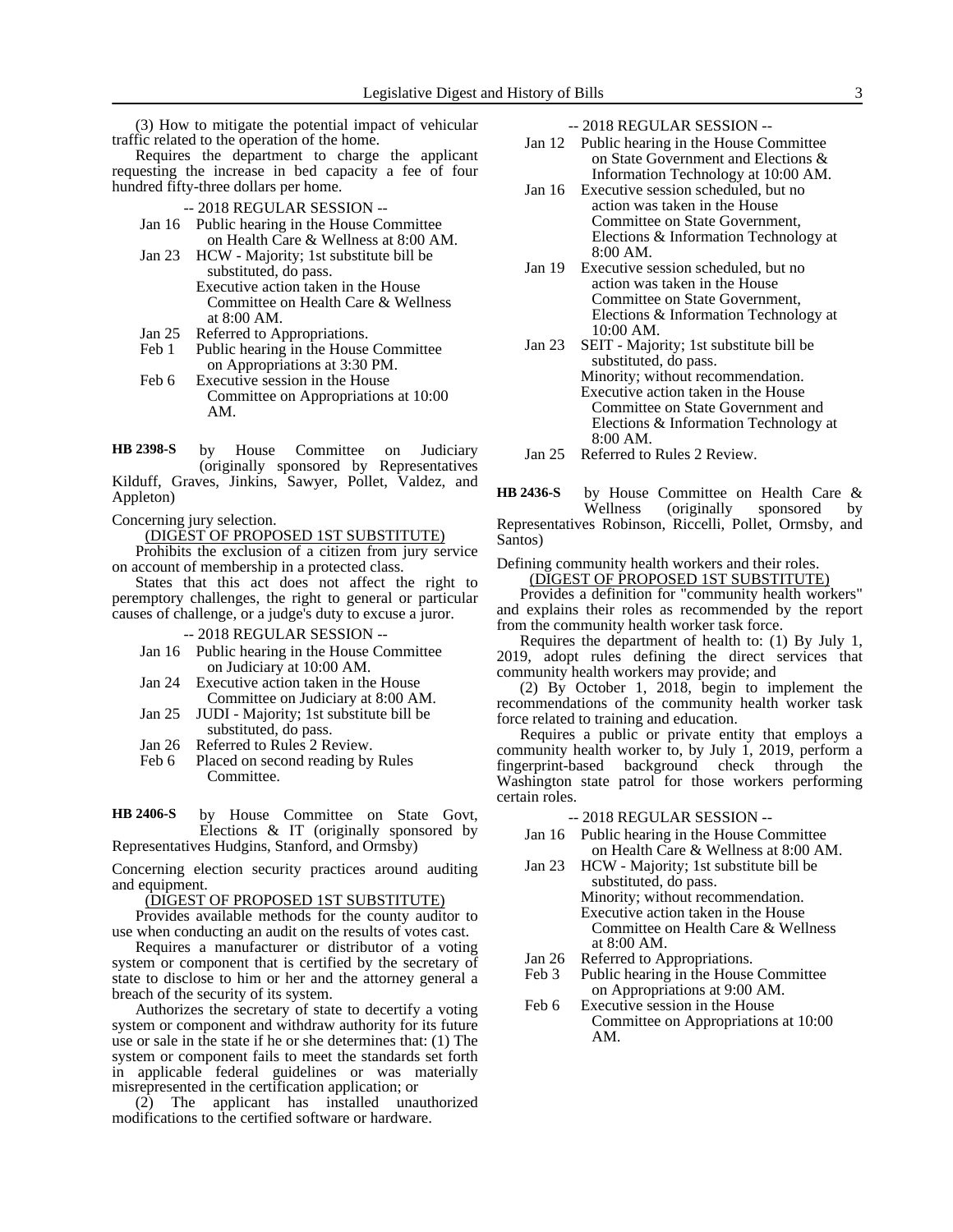4 Legislative Digest and History of Bills

by House Committee on Health Care & Wellness (originally sponsored by Representatives Hayes and Goodman) **HB 2458-S**

Requiring the department of health to adopt rules establishing an abbreviated death certificate.

(DIGEST OF PROPOSED 1ST SUBSTITUTE)

Requires the department of health to adopt rules regarding the content and release of an abbreviated death certificate that may be requested from a state or local registrar that includes identifying information and information related to the fact of death, but does not include: (1) Information related to the cause of the person's death;

(2) Social security numbers; or

(3) Names of the decedent's parents.

Allows the use of an abbreviated death certificate when a death certificate must be provided to a government agency and the cause of death is not material to the filing.

-- 2018 REGULAR SESSION --

- Jan 17 Public hearing in the House Committee on Health Care & Wellness at 1:30 PM.
- Jan 23 HCW Majority; 1st substitute bill be substituted, do pass. Executive action taken in the House Committee on Health Care & Wellness at 8:00 AM.
- Jan 26 Referred to Rules 2 Review.
- Feb 6 Placed on second reading by Rules Committee.

by House Committee on Local Government (originally sponsored by Representatives Pellicciotti, Appleton, Orwall, Gregerson, and Fitzgibbon) **HB 2497-S**

Concerning aircraft noise abatement.

(DIGEST OF PROPOSED 1ST SUBSTITUTE)

Authorizes a port district operating an airport serving more than nine hundred scheduled jet aircraft flights per day to undertake any of the programs, or combinations of programs, authorized by chapter 53.54 RCW (aircraft noise abatement), for the purpose of alleviating and abating the impact of jet aircraft noise on areas surrounding the airport.

Prohibits the port district from undertaking any of the programs in an area which is: (1) More than twelve miles beyond the paved end of a runway;

(2) More than two miles from the centerline of a runway or from an imaginary runway centerline extending twelve miles from the paved end of the runway; or

(3) Outside of the area contained by a parabola where the parabola is located at the terminal end of each runway.

|  |  |  |  | --2018 REGULAR SESSION -- |  |
|--|--|--|--|---------------------------|--|
|  |  |  |  |                           |  |

Jan 16 Public hearing in the House Committee on Local Government at 10:00 AM.

Jan 23 LG - Majority; 1st substitute bill be substituted, do pass. Minority; do not pass. Minority; without recommendation. Executive action taken in the House Committee on Local Government at 10:00 AM.

- Jan 26 Referred to Rules 2 Review.<br>Feb 6 Placed on second reading by
- Placed on second reading by Rules Committee.

by House Committee on Health Care & Wellness (originally sponsored by Representatives Caldier, Cody, Manweller, DeBolt, Jinkins, and Muri) **HB 2502-S**

Regulating explanation of benefits forms for stand-alone dental plans.

(DIGEST OF PROPOSED 1ST SUBSTITUTE)

Requires a health carrier offering a dental only plan to annually submit to the insurance commissioner the explanation of benefits form the carrier plans to use for the dental only plan for the subsequent plan year.

Exempts a fully capitated dental plan from the provisions of this act.

-- 2018 REGULAR SESSION --

- Jan 17 Public hearing in the House Committee on Health Care & Wellness at 1:30 PM.
- Jan 23 HCW Majority; 1st substitute bill be substituted, do pass. Minority; do not pass. Minority; without recommendation. Executive action taken in the House Committee on Health Care & Wellness at 8:00 AM.

Jan 26 Referred to Rules 2 Review.

by House Committee on Agriculture & Natural Resources (originally sponsored by Representatives Blake, Orcutt, Walsh, Chapman, Dent, Stanford, Muri, Hayes, Eslick, Shea, Tharinger, and Young; by request of Department of Fish and Wildlife) **HB 2505-S**

Increasing participation in recreational fishing and hunting.

(DIGEST OF PROPOSED 1ST SUBSTITUTE)

Increases participation in recreational fishing and hunting.

-- 2018 REGULAR SESSION --

- Jan 17 Public hearing in the House Committee on Agriculture & Natural Resources at 8:00 AM.
- Jan 24 AGNR Majority; 1st substitute bill be substituted, do pass.

Executive action taken in the House Committee on Agriculture & Natural Resources at 8:00 AM.

- Jan 26 Referred to Appropriations.
- Feb 3 Public hearing in the House Committee on Appropriations at 9:00 AM.
- Feb 5 Executive action taken in the House Committee on Appropriations at 1:30 PM.

by House Committee on Education (originally sponsored by Representatives Kirby, Santos, Senn, and Kloba) **HB 2558-S**

Preventing public identification or stigmatization of public school students.

(DIGEST OF PROPOSED 1ST SUBSTITUTE)

Prohibits a school or school district from stigmatizing, or taking action that would likely stigmatize, a student based on attendance, academic performance, or behavior that is unsatisfactory.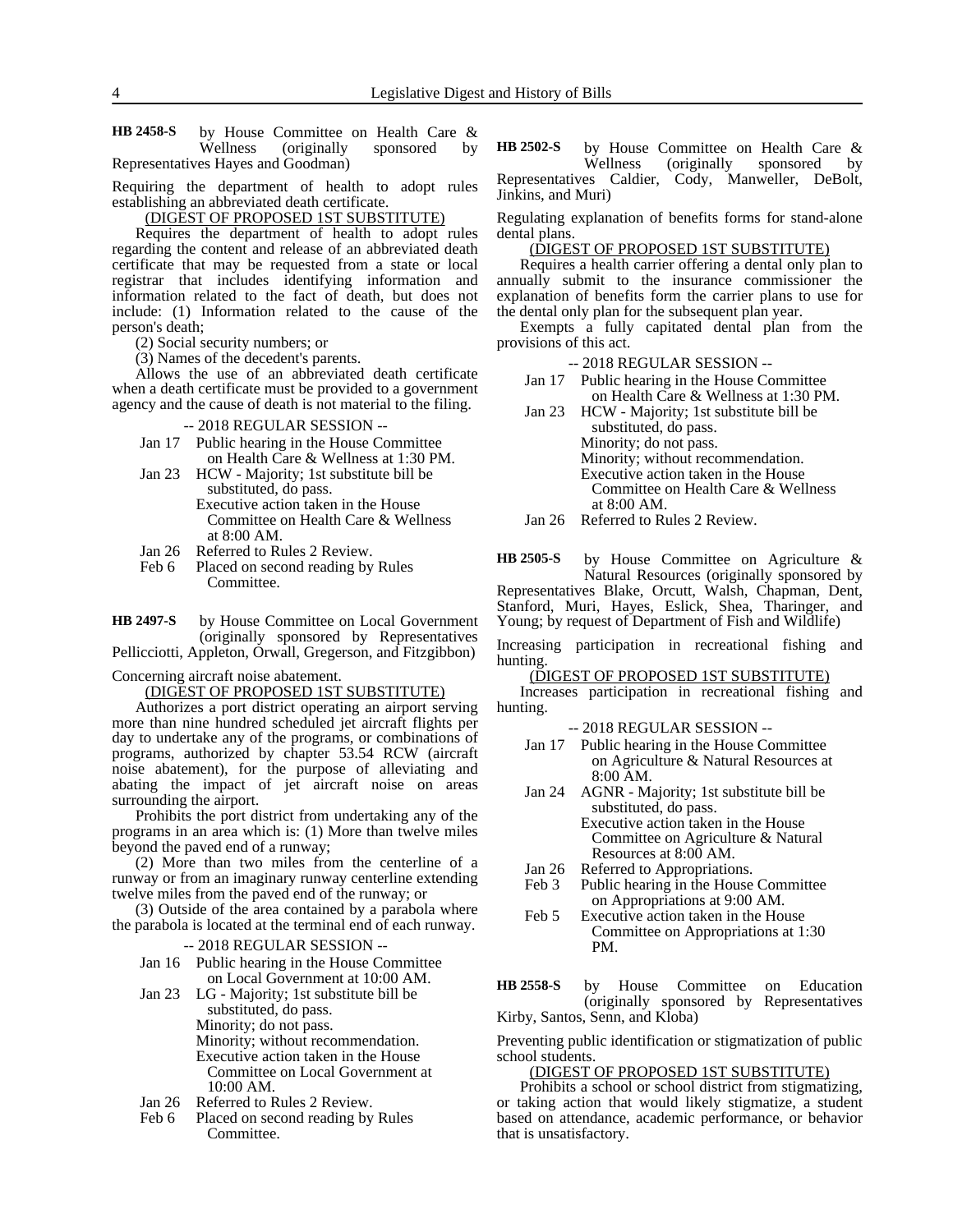Requires school principals, classroom teachers, and paraeducators to confer annually to develop or review policies and practices designed to improve school climate and create a safe, respectful learning environment.

Requires the center for the improvement of student learning to convene a work group to make recommendations: (1) On school climate and safe, respectful learning environment training requirements for educators;

(2) That emphasize that stigmatization is counterproductive to the state's goal of improving school climate and creating a safe, respectful learning environment.

Provides an August 1, 2019, expiration date for the work group.

-- 2018 REGULAR SESSION --

Jan 15 Public hearing in the House Committee on Education at 1:30 PM.

Jan 25 ED - Majority; 1st substitute bill be substituted, do pass. Minority; do not pass. Executive action taken in the House Committee on Education at 8:00 AM.

Jan 29 Referred to Rules 2 Review.

by House Committee on Commerce & Gaming (originally sponsored by Representatives Condotta and Sawyer) **HB 2563-S**

Requiring retailers to post the total sale price of spirits for sale.

### (DIGEST OF PROPOSED SUBSTITUTE)

Requires a licensed retailer who conducts retail sales of spirits for off-premises consumption, to display the total sale price including state and federal taxes and fees except state and local sales taxes, for each container or package of spirits offered to the consumer for consumption off the licensed premises.

-- 2018 REGULAR SESSION --

- Jan 16 Public hearing in the House Committee on Commerce & Gaming at 1:30 PM.
- Jan 18 Executive session scheduled, but no action was taken in the House Committee on Commerce & Gaming at 9:00 AM.
- Jan 22 Executive session scheduled, but no action was taken in the House Committee on Commerce & Gaming at 1:30 PM.
- Jan 23 Executive session scheduled, but no action was taken in the House Committee on Commerce & Gaming at 1:30 PM.
- Jan 29 COG Majority; 1st substitute bill be substituted, do pass. Executive action taken in the House Committee on Commerce & Gaming at 1:30 PM.
- Jan 31 Referred to Rules 2 Review.

by House Committee on Local Government (originally sponsored by Representatives Griffey, Springer, and McBride) **HB 2576-S**

Allowing fire protection district annexations and mergers within a reasonable geographic proximity.

(DIGEST OF PROPOSED 1ST SUBSTITUTE)

Changes the term "adjacent" to "located within reasonable proximity," for purposes of mergers and annexations regarding fire protection districts.

-- 2018 REGULAR SESSION --

- Jan 18 Public hearing in the House Committee on Local Government at 1:30 PM.
- Jan 23 LG Majority; 1st substitute bill be substituted, do pass. Minority; do not pass. Executive action taken in the House Committee on Local Government at 10:00 AM.
- Jan 25 Referred to Rules 2 Review.<br>Jan 26 Placed on second reading by
- Placed on second reading by Rules Committee.

by House Committee on Higher Education **HB 2656-S**

(originally sponsored by Representatives Orwall, Stambaugh, Tarleton, Haler, Pollet, Van Werven, Dolan, and Sells)

Concerning concurrent enrollment programs and college preparatory with examination programs.

(DIGEST OF PROPOSED 1ST SUBSTITUTE)

Establishes a clear student-focused policy for concurrent enrollment and college preparatory programs with examination in the state that recognizes, without preference for a single program, the selection of quality programs leading to a credential, certificate, or degree completion.

Requires the state board for community and technical colleges and the four-year institutions of higher education to convene a work group to collaborate on the benefits, challenges, and best practices surrounding concurrent enrollment and college preparation programs in the state. Provides an October 31, 2019, expiration date for the work group.

Requires the education data center to convene a work group to provide consistent, easily understood concurrent enrollment programs and college preparatory programs by examination data among institutions of higher education and K-12 schools within the state. Provides a December 31, 2019, expiration date for the work group.

- Jan 16 Public hearing in the House Committee on Higher Education at 8:00 AM.
- Jan 17 Executive session scheduled, but no action was taken in the House Committee on Higher Education at 1:30 PM.
- Jan 23 Executive session scheduled, but no action was taken in the House Committee on Higher Education at 8:00 AM.
- Jan 24 Executive session scheduled, but no action was taken in the House Committee on Higher Education at 1:30 PM.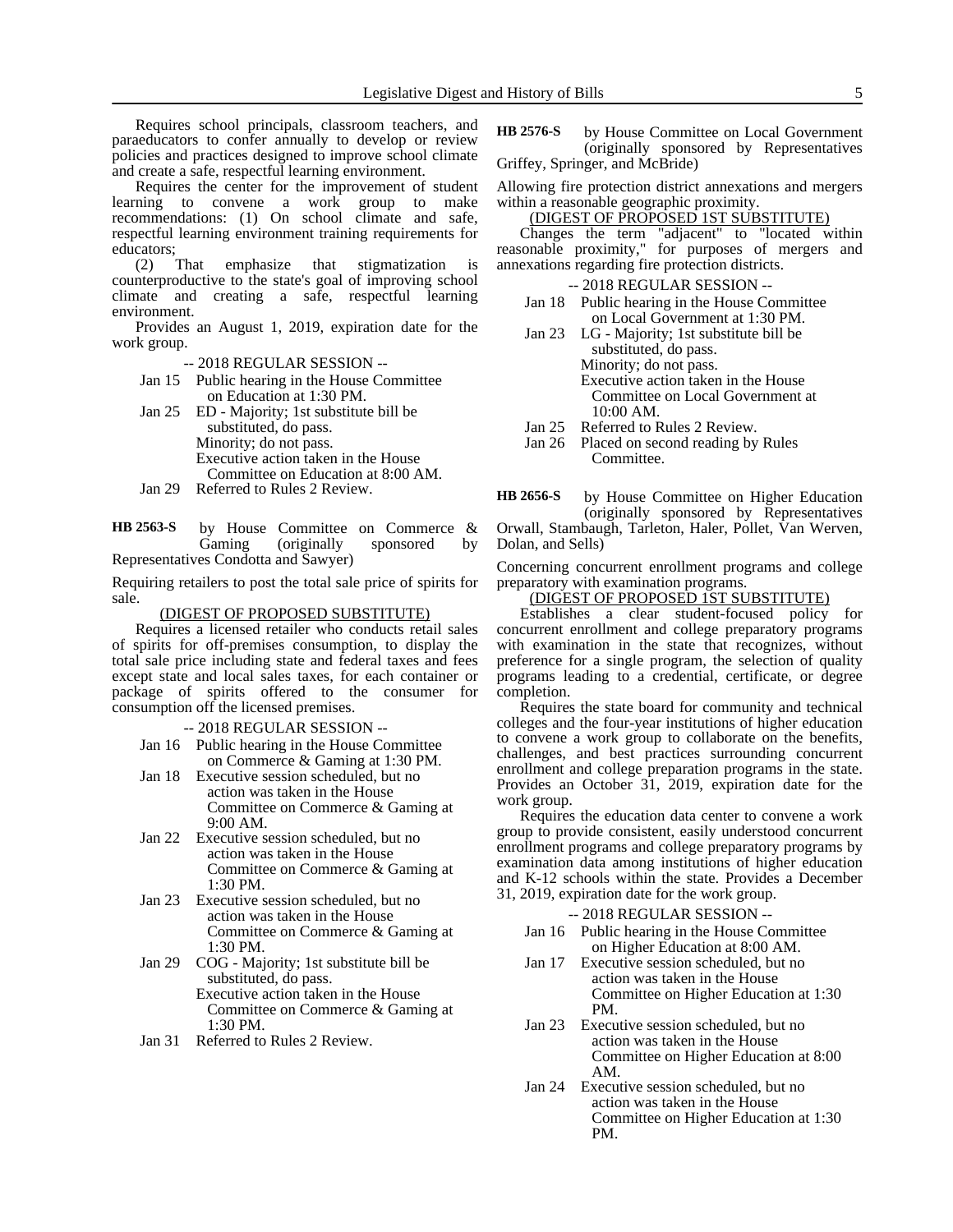Jan 30 Executive session scheduled, but no action was taken in the House Committee on Higher Education at 8:00 AM. Jan 31 HE - Majority; 1st substitute bill be substituted, do pass. Minority; do not pass. Executive action taken in the House

Committee on Higher Education at 1:30 PM.

Feb 2 Referred to Appropriations.

by House Committee on Environment (originally sponsored by Representatives McBride, Kagi, Peterson, Fitzgibbon, Doglio, Gregerson, Appleton, Jinkins, Ortiz-Self, Macri, Ryu, Pollet, Kloba, Goodman, Frame, and Stanford) **HB 2658-S**

Concerning the use of perfluorinated chemicals in food packaging.

(DIGEST OF PROPOSED 1ST SUBSTITUTE)

Prohibits a person from manufacturing, knowingly selling, offering for sale, distributing for sale, or distributing for food packaging to which perfluoroalkyl and polyfluoroalkyl chemicals have been intentionally added in any amount.

Requires the department of ecology to: (1) Conduct an assessment to determine if safer alternatives exist; and

(2) Publish its findings in the Washington State Register on whether a safer alternative exists.

Requires a manufacturer to develop, for food packaging, a compliance certificate by the date of a prohibition taking effect.

-- 2018 REGULAR SESSION --

- Jan 23 Public hearing in the House Committee on Environment at 1:30 PM.
- Feb 1 ENVI Majority; 1st substitute bill be substituted, do pass. Minority; do not pass. Executive action taken in the House Committee on Environment at 8:00 AM.
- Feb 2 Referred to Rules 2 Review.
- Feb 6 Placed on second reading by Rules Committee.

#### by Representative Kagi **HB 2985**

Enhancing educational opportunities for vulnerable youth using funding distributed from the Puget Sound taxpayer accountability account.

Requires a county, beginning with the September 2018 distribution from the Puget Sound taxpayer accountability account, to spend the distributions for early learning facilities and services, and K-12 and postsecondary support for youth and young adults who are low income, homeless, in foster care, or in the juvenile justice system.

### -- 2018 REGULAR SESSION --

Feb 6 First reading, referred to Appropriations (Not Officially read and referred until adoption of Introduction report).

by Representatives Lytton, Hudgins, and Wylie **HB 2986**

Concerning fees collected by the secretary of state.

Requires the secretary of state to: (1) Collect a fee of eleven dollars from each legal entity when the legal entity files its annual report; and

(2) Deposit the fees in the business license account administered by the department of revenue.

### -- 2018 REGULAR SESSION --

Feb 6 First reading, referred to Appropriations (Not Officially read and referred until adoption of Introduction report).

#### by Representative Gregerson **HB 2987**

Making unemployment benefits accessible to persons with family responsibilities and other availability issues and making clarifying changes.

Modifies the employment security act to allow a claimant, under certain circumstances, to claim unemployment benefits if his or her usual work schedule, working conditions, or work shifts were altered so as to make care for a child or a vulnerable adult in the claimant's care inaccessible.

-- 2018 REGULAR SESSION -- Feb 6 First reading, referred to Labor & Workplace Standards (Not Officially read and referred until adoption of Introduction report).

### **Senate Bills**

by Senate Committee on Law & Justice (originally sponsored by Senators Dhingra, Keiser, Walsh, Frockt, Saldaña, Darneille, Pedersen, Conway, Kuderer, and Mullet; by request of Attorney General) **SB 6051-S**

Concerning the medicaid fraud control unit.

(DIGEST OF PROPOSED 1ST SUBSTITUTE)

Requires the attorney general to establish and maintain, within his or her office, the medicaid fraud control unit.

Gives the medicaid fraud control unit the authority and criminal jurisdiction to investigate and prosecute medicaid provider fraud, abuse and neglect matters where authority is granted by the federal government, and other federal health care program fraud.

- Jan 16 Public hearing in the Senate Committee on Law & Justice at 10:00 AM.
- Jan 25 LAW Majority; 1st substitute bill be substituted, do pass. Executive action taken in the Senate Committee on Law & Justice at 10:00 AM.
- Jan 26 Passed to Rules Committee for second reading.
- Jan 31 Placed on second reading consent calendar.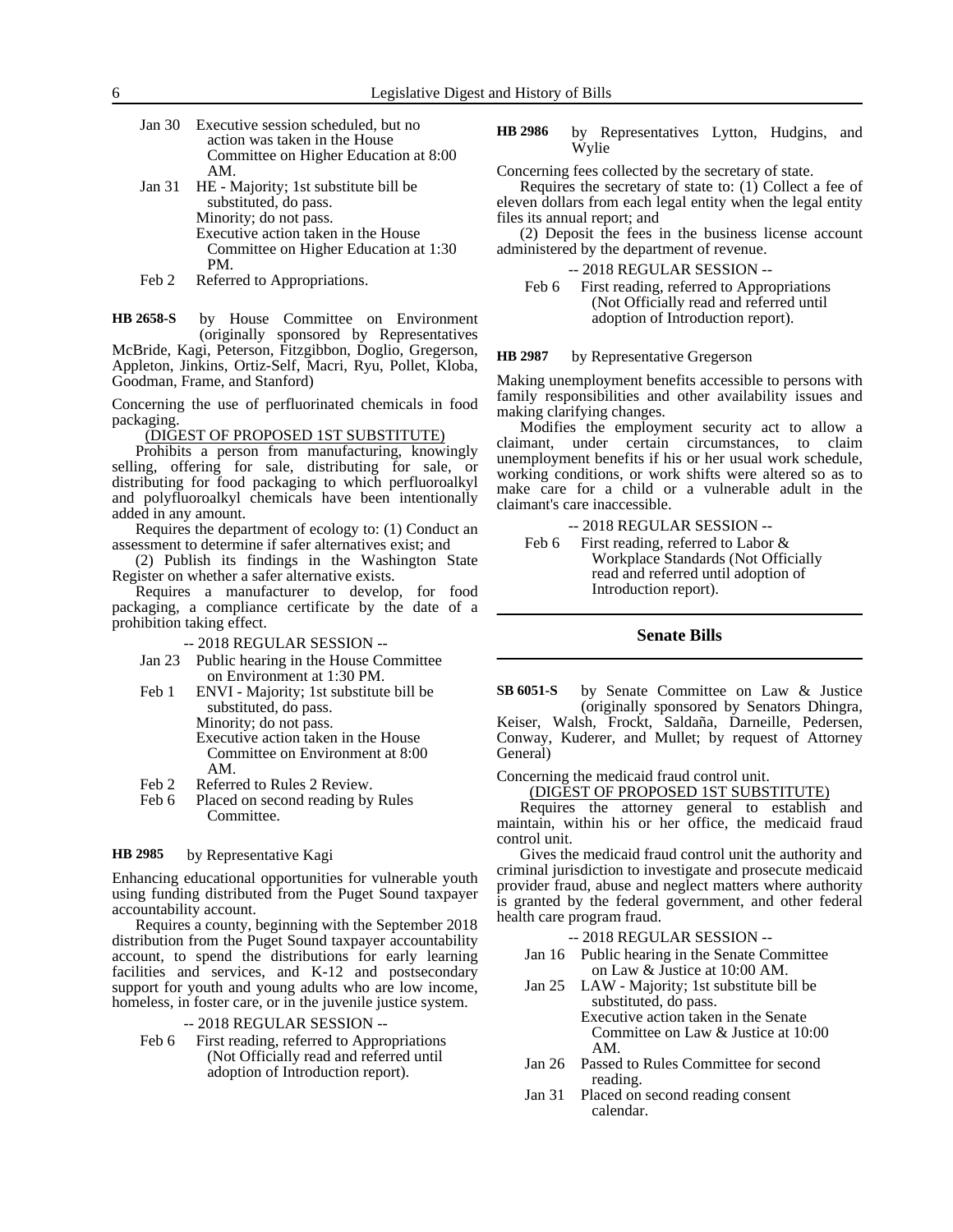by Senate Committee on Early Learning & K-12 Education (originally sponsored by Senators Wellman, Hunt, and Hasegawa) **SB 6065-S**

Adopting policy and procedures on student interviews and interrogations.

(DIGEST OF PROPOSED 1ST SUBSTITUTE)

Requires each school district to adopt a policy and procedures for interviews and interrogations of students on school premises.

-- 2018 REGULAR SESSION --

- Jan 15 Public hearing in the Senate Committee on Early Learning & K-12 Education at 1:30 PM.
- Jan 23 Executive session scheduled, but no action was taken in the Senate Committee on Early Learning & K-12 Education at 1:30 PM.
- Jan 25 EDU Majority; 1st substitute bill be substituted, do pass. Minority; without recommendation. Executive action taken in the Senate Committee on Early Learning & K-12
- Education at 1:30 PM. Jan 26 Passed to Rules Committee for second reading.
- Feb 6 Placed on second reading by Rules Committee.

by Senate Committee on Human Services & Corrections (originally sponsored by Senators Darneille, Keiser, and Chase) **SB 6116-S**

Modifying eligibility and benefits under certain economic services programs.

(DIGEST OF PROPOSED 1ST SUBSTITUTE)

Modifies certain economic services program provisions with regard to eligibility and benefits.

Requires the department of social and health services and the department of commerce, in consultation with the office of financial management, to: (1) Conduct a study to determine the appropriate benefit amount for persons found eligible to receive services under the aged, blind, or disabled assistance program or the essential needs and housing support program to help achieve or improve their financial stability and housing stability; and

(2) Certify the fiscal impacts of modifying each benefit amount on other economic services programs.

- -- 2018 REGULAR SESSION --
- Jan 17 Public hearing in the Senate Committee on Human Services & Corrections at 1:30 PM.
- Jan 24 HSC Majority; 1st substitute bill be substituted, do pass. And refer to Ways & Means. Minority; without recommendation. Executive action taken in the Senate Committee on Human Services & Corrections at 1:30 PM.
- Jan 25 Referred to Ways & Means.

by Senate Committee on Human Services & Corrections (originally sponsored by Senators Darneille and Kuderer) **SB 6117-S**

Revising conditions under which juvenile court records may be sealed.

(DIGEST OF PROPOSED 1ST SUBSTITUTE)

Modifies juvenile court record provisions regarding the conditions under which they may be sealed.

-- 2018 REGULAR SESSION --

- Jan 8 Public hearing in the Senate Committee on Human Services & Corrections at 1:30 PM.
- Jan 24 HSC Majority; 1st substitute bill be substituted, do pass. Executive action taken in the Senate Committee on Human Services & Corrections at 1:30 PM.
- Jan 25 Passed to Rules Committee for second reading.
- by Senate Committee on Local Government (originally sponsored by Senator Honeyford) **SB 6121-S**

Siting of institutions of higher education and accompanying facilities.

(DIGEST OF PROPOSED 1ST SUBSTITUTE)

States that the growth management act does not prohibit: (1) Certain counties from authorizing the extension of public facilities and utilities to serve a privately operated institution of higher education, located on a federally recognized Indian reservation, that serves fewer than two thousand students sited within three miles of an urban growth area if certain requirements are met; or

(2) Connection to the utility line by a trust land by request of the tribal government.

-- 2018 REGULAR SESSION --

- Jan 16 Public hearing in the Senate Committee on Local Government at 1:30 PM.
- Jan 23 LGOV Majority; 1st substitute bill be substituted, do pass.

Executive action taken in the Senate Committee on Local Government at 1:30 PM.

Jan 25 Passed to Rules Committee for second reading.

by Senate Committee on Human Services & Corrections (originally sponsored by Senators Dhingra, Palumbo, Mullet, Frockt, Takko, Darneille, Rolfes, Billig, Cleveland, Kuderer, Wellman, Carlyle, Ranker, Hasegawa, Saldaña, Nelson, Keiser, McCoy, Van De Wege, Chase, and O'Ban) **SB 6124-S**

Clarifying that court hearings under the involuntary commitment act may be conducted by video.

# (DIGEST OF PROPOSED 1ST SUBSTITUTE)

Authorizes, in a proceeding conducted in open court under the involuntary treatment act, a petitioner, respondent, witnesses, or presiding judicial officer to be present and participate in person or by video as determined by the court.

Allows witnesses in a proceeding to also appear in court through other means, including telephonically.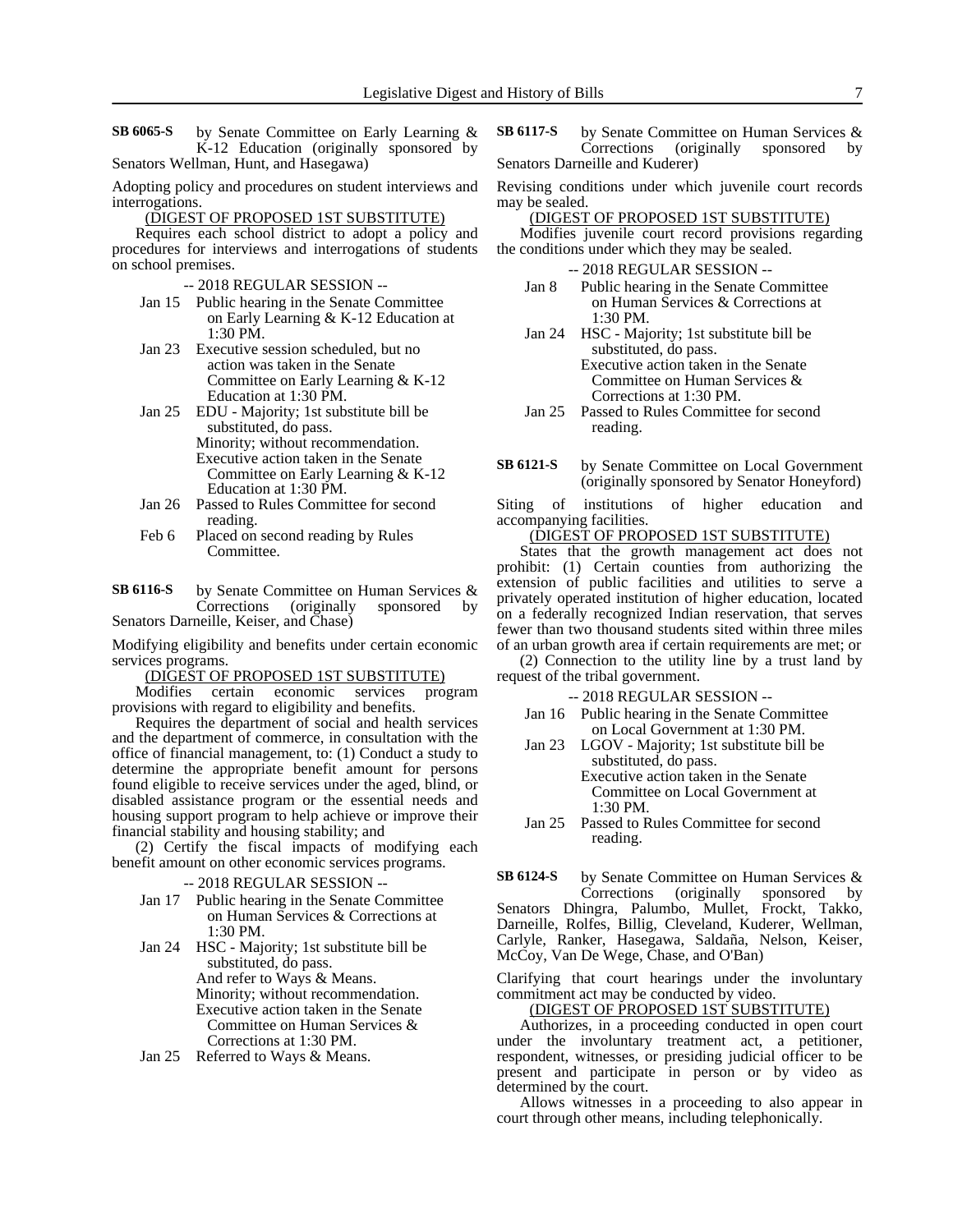Allows the court to require parties and witnesses to participate in the hearing in person rather than by video.

- -- 2018 REGULAR SESSION --
- Jan 15 Public hearing in the Senate Committee on Human Services & Corrections at 1:30 PM.
- Jan 24 HSC Majority; 1st substitute bill be substituted, do pass. Minority; do not pass. Executive action taken in the Senate Committee on Human Services & Corrections at 1:30 PM.
- Jan 26 Passed to Rules Committee for second reading.

by Senate Committee on Early Learning & K-12 Education (originally sponsored by Senators Wellman, Zeiger, and Hasegawa; by request of Superintendent of Public Instruction) **SB 6135-S**

Updating application requirements for the academic acceleration incentive program.

(DIGEST OF PROPOSED 1ST SUBSTITUTE)

Addresses eligibility for advanced courses in mathematics, science, or computer science and equitable access to dual credit opportunities.

Allows a high school, in a district that has not adopted an academic acceleration policy, to apply for grants if in practice it follows the established academic acceleration guidelines and meets other criteria.

- -- 2018 REGULAR SESSION --
- Jan 16 Public hearing in the Senate Committee on Early Learning & K-12 Education at 1:30 PM.
- Jan 23 Executive session scheduled, but no action was taken in the Senate Committee on Early Learning & K-12 Education at 1:30 PM.
- Jan 25 EDU Majority; 1st substitute bill be substituted, do pass. Minority; do not pass. Minority; without recommendation. Executive action taken in the Senate Committee on Early Learning & K-12 Education at 1:30 PM.
- Jan 26 Passed to Rules Committee for second reading.
- Feb 6 Placed on second reading by Rules Committee.
- by Senate Committee on Local Government (originally sponsored by Senators Rivers and Takko) **SB 6152-S**

Concerning the authority of counties to vacate a county road that abuts on a body of water if the county road is hazardous or creates a significant risk to public safety.

(DIGEST OF PROPOSED 1ST SUBSTITUTE)

Authorizes a county to vacate a county road that abuts on a body of salt or freshwater if, for the protection of public safety, the road ends on private property and part of the property provides access to a mainline railroad bridge creating a public safety hazard.

-- 2018 REGULAR SESSION --

- Jan 16 Public hearing in the Senate Committee on Local Government at 1:30 PM.
- Jan 25 LGOV Majority; 1st substitute bill be substituted, do pass.
	- Executive action taken in the Senate Committee on Local Government at 1:30 PM.
- Jan 26 Passed to Rules Committee for second reading.
- by Senate Committee on Human Services & Corrections (originally sponsored by Senators Kuderer, Darneille, and Palumbo) **SB 6160-S**

Revising conditions under which a person is subject to exclusive adult jurisdiction and extending juvenile court jurisdiction over serious cases to age twenty-five.

### (DIGEST OF PROPOSED 1ST SUBSTITUTE)

Extends juvenile court jurisdiction over serious cases to age twenty-five and modifies conditions under which a person is subject to exclusive adult jurisdiction.

Requires the state institute for public policy to assess the impact of this act on community safety, racial disproportionality, recidivism, state expenditures, and youth rehabilitation and submit a preliminary report to the governor and the appropriate committees of the legislature.

-- 2018 REGULAR SESSION --

- Jan 10 Public hearing in the Senate Committee on Human Services & Corrections at 1:30 PM.
- Jan 24 HSC Majority; 1st substitute bill be substituted, do pass. And refer to Ways & Means. Minority; without recommendation. Executive action taken in the Senate Committee on Human Services & Corrections at 1:30 PM.
- Jan 25 Referred to Ways & Means.<br>Feb 5 Public hearing in the Senate
- Public hearing in the Senate Committee on Ways & Means at 10:00 AM.
- Feb 6 Executive session scheduled, but no action was taken in the Senate Committee on Ways & Means at 10:00 AM.
- by Senate Committee on Early Learning & K-12 Education (originally sponsored by Senators Zeiger, Wellman, Palumbo, and Mullet) **SB 6162-S**

Defining dyslexia as a specific learning disability and requiring early screening for dyslexia.

## (DIGEST OF PROPOSED 1ST SUBSTITUTE)

Requires each school district and charter school to: (1) Screen each student in kindergarten, first, and second grade for indications of dyslexia; and

(2) If the student shows indicators of below grade level literacy development or indicators of dyslexia, provide interventions based on the school's system of support.

Requires the superintendent of public instruction to: (1) Reconvene a dyslexia advisory council to advise the superintendent on matters relating to dyslexia;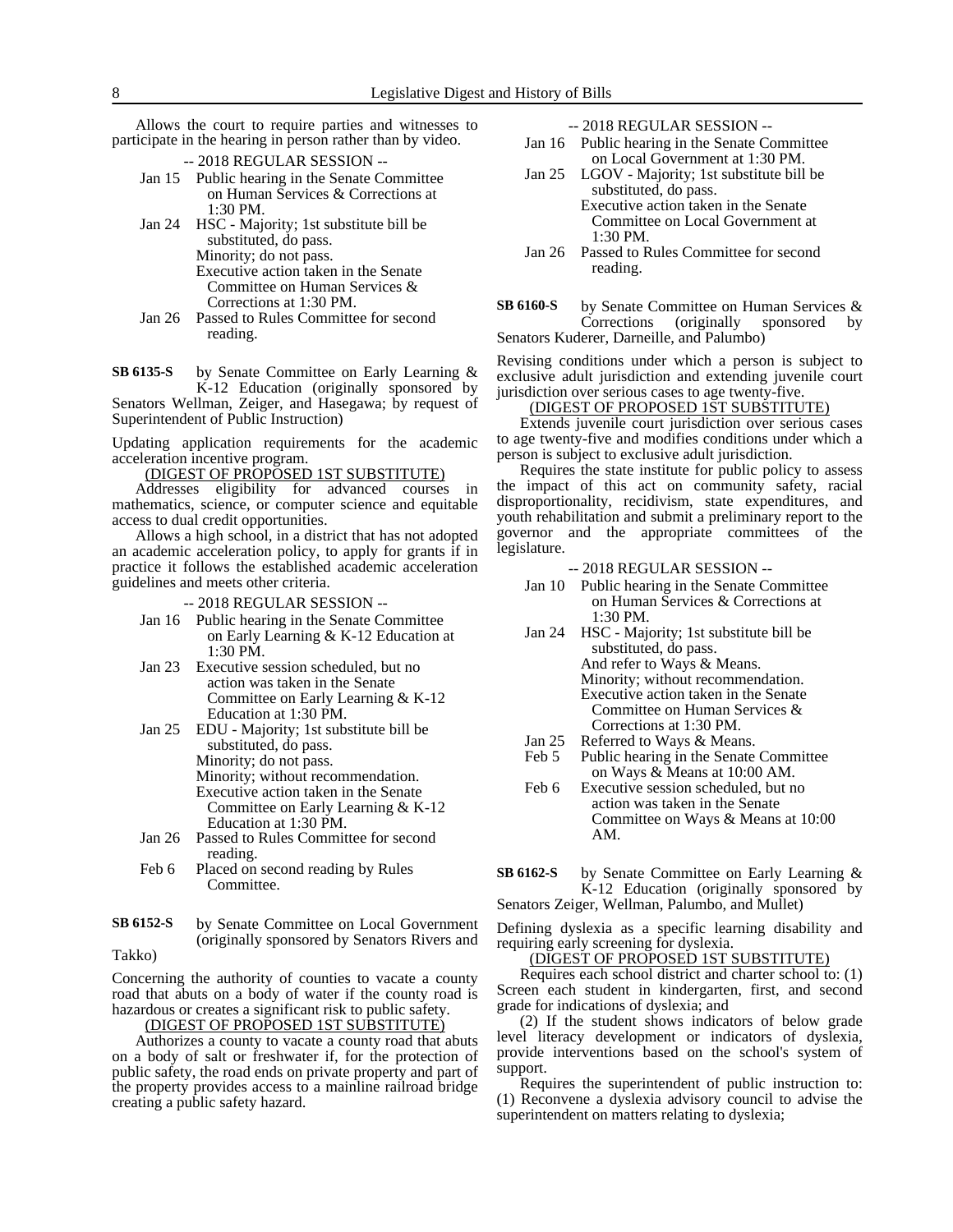(2) With input from the advisory council, determine which screening tools meet the developmental and academic criteria to indicate typical literacy development and dyslexia; and

(3) Host literacy screeners to be used by school districts in grades K-2 on its website.

- -- 2018 REGULAR SESSION --
- Jan 15 Public hearing in the Senate Committee on Early Learning & K-12 Education at 1:30 PM.
- Jan 23 Executive session scheduled, but no action was taken in the Senate Committee on Early Learning & K-12 Education at 1:30 PM.
- Jan 25 EDU Majority; 1st substitute bill be substituted, do pass. And refer to Ways & Means. Executive action taken in the Senate Committee on Early Learning & K-12 Education at 1:30 PM.
- Jan 29 Referred to Ways & Means.
- Feb 1 Public hearing in the Senate Committee on Ways & Means at 3:30 PM.
- Feb 6 Executive session scheduled, but no action was taken in the Senate Committee on Ways & Means at 10:00 AM.

by Senate Committee on Agriculture, Water, Natural Resources & Parks (originally sponsored by Senators Bailey, Palumbo, O'Ban, Hobbs, McCoy, Chase, Sheldon, Zeiger, and Wagoner) **SB 6181-S**

Establishing a donation program for resident disabled veterans to receive hunting and fishing licenses.

(DIGEST OF PROPOSED 1ST SUBSTITUTE)

Authorizes the department of fish and wildlife to accept donations from the public so that resident veterans, who are eligible for reduced fishing and hunting license fees based on a service-related disability, may elect to use a donation towards their purchase of hunting and fishing licenses.

-- 2018 REGULAR SESSION --

- Jan 22 Public hearing in the Senate Committee on Agriculture, Water, and Natural Resources & Parks at 1:30 PM.
- Jan 25 AWNP Majority; 1st substitute bill be substituted, do pass.
	- Executive action taken in the Senate Committee on Agriculture, Water, and Natural Resources & Parks at 1:30 PM.
- Jan 26 Passed to Rules Committee for second reading.
- Feb 2 Placed on second reading by Rules Committee.

by Senate Committee on Labor & Commerce (originally sponsored by Senators Conway, Hobbs, Keiser, Van De Wege, Palumbo, Hasegawa, Rolfes, Ranker, Mullet, Saldaña, Kuderer, and Wellman) **SB 6214-S**

Allowing industrial insurance coverage for posttraumatic stress disorders affecting law enforcement officers and firefighters.

# (DIGEST OF PROPOSED 1ST SUBSTITUTE)

Exempts certain firefighters, law enforcement officers, and emergency medical technicians from a rule of the department of labor and industries that claims based on mental conditions or mental disabilities caused by stress do not fall within the definition of occupational disease.

Provides a prima facie presumption, with regard to certain firefighters, law enforcement officers, and emergency medical technicians who are covered under the state industrial insurance act, that posttraumatic stress disorder is an occupational disease.

- -- 2018 REGULAR SESSION --
- Jan 15 Public hearing in the Senate Committee on Labor & Commerce at 1:30 PM.
- Jan 17 Public hearing in the Senate Committee on Labor & Commerce at 1:30 PM.
- Jan 24 LBRC Majority; 1st substitute bill be substituted, do pass. Minority; without recommendation. Executive action taken in the Senate Committee on Labor & Commerce at 1:30 PM.
- Jan 25 Passed to Rules Committee for second reading.
- Feb 6 Placed on second reading by Rules Committee.

by Senate Committee on Early Learning & K-12 Education (originally sponsored by Senators Carlyle, O'Ban, Walsh, Frockt, Darneille, Zeiger, Palumbo, Hunt, Kuderer, Wellman, and Liias) **SB 6223-S**

Concerning equitable educational outcomes for vulnerable children and youth.

# (DIGEST OF PROPOSED 1ST SUBSTITUTE)

Requires the department of children, youth, and families, the office of the superintendent of public instruction, the department of commerce office of homeless youth prevention and protection programs, and the student achievement council to convene a work group with aligned nongovernmental agencies, including a statewide nonprofit coalition that is representative of communities of color and low-income communities focused on educational equity, to create a plan for children and youth in foster care and children and youth experiencing homelessness to facilitate educational equity with their general student population peers and to close the disparities between racial and ethnic groups by 2027. Expires December 31, 2018.

- Jan 29 Public hearing in the Senate Committee on Early Learning & K-12 Education at 1:30 PM.
- Jan 30 EDU Majority; 1st substitute bill be substituted, do pass. And refer to Ways & Means. Minority; without recommendation. Executive action taken in the Senate Committee on Early Learning & K-12 Education at 1:30 PM.
- Feb 1 Referred to Ways & Means.
- Feb 5 Public hearing in the Senate Committee on Ways & Means at 10:00 AM.
- Feb 6 Executive session scheduled, but no action was taken in the Senate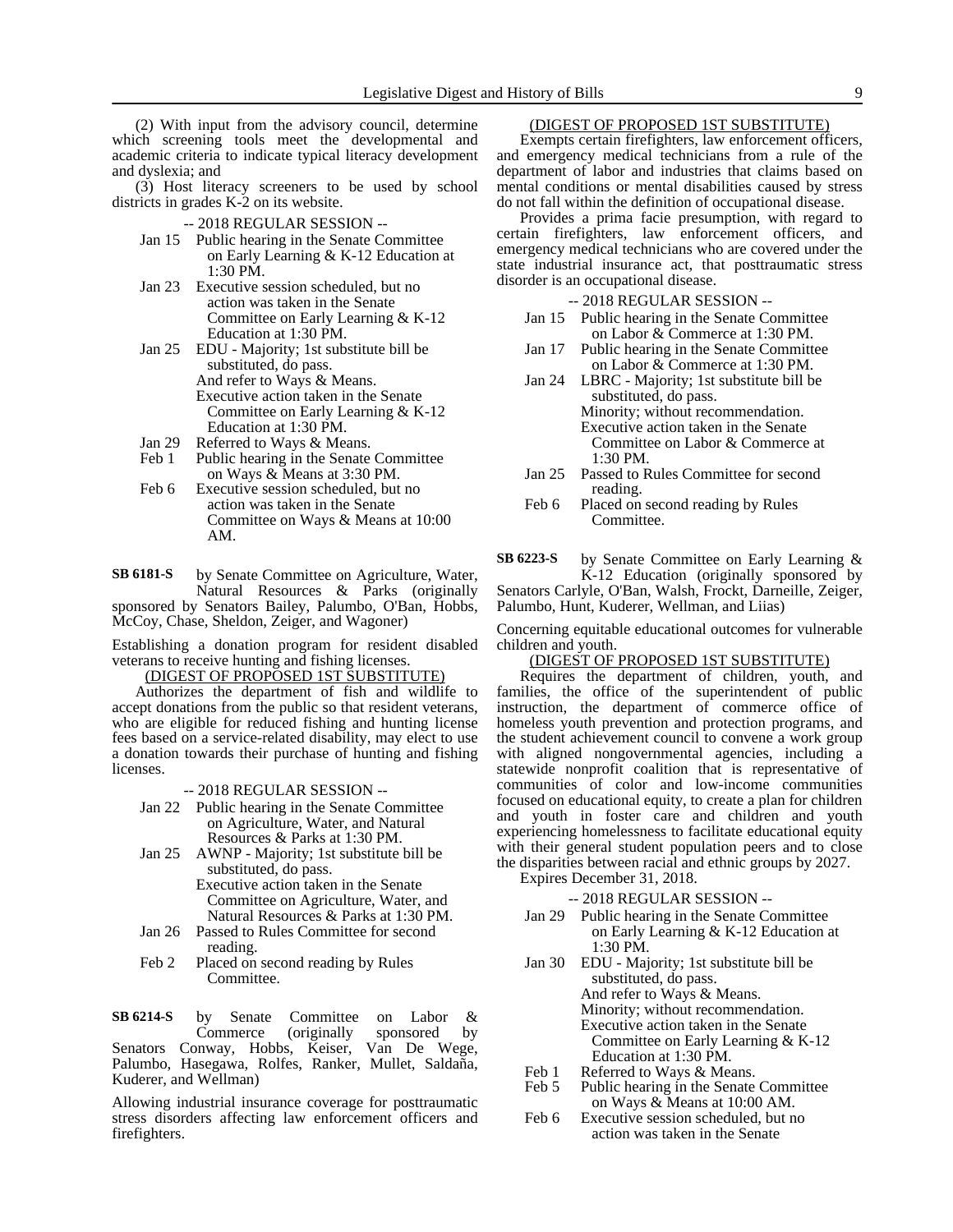Committee on Ways & Means at 10:00 AM.

by Senate Committee on Economic<br>Development & International Trade Development & International Trade (originally sponsored by Senators Chase, Hasegawa, and Palumbo) **SB 6236-S**

Establishing the Washington state economic growth commission.

(DIGEST OF PROPOSED 1ST SUBSTITUTE)

Creates the Washington state economic growth commission and requires the commission to: (1) Develop a state economic growth strategy related to accelerating technology innovation; and

(2) Establish the feasibility and devise a plan for establishing a manufacturing innovation institute.

Makes an appropriation from the general fund to the department of commerce for the purposes of this act.

- -- 2018 REGULAR SESSION --
- Jan 25 EDIT Majority; 1st substitute bill be substituted, do pass.

And refer to Ways & Means. Public hearing and executive action taken in the Senate Committee on Economic

- Development & International Trade at 8:00 AM.
- Jan 26 Referred to Ways & Means.<br>Feb 1 Public hearing in the Senate Public hearing in the Senate Committee on Ways & Means at 3:30 PM.

Feb 6 Executive session scheduled, but no action was taken in the Senate Committee on Ways & Means at 10:00 AM.

by Senate Committee on Higher Education & Workforce Development (originally **SB 6259-S**

sponsored by Senators Ranker, Darneille, Palumbo, Keiser, McCoy, Liias, Kuderer, and Saldaña)

Creating the social work professional loan repayment program.

(DIGEST OF PROPOSED 1ST SUBSTITUTE)

Creates the social work professional loan repayment program for social work professionals which will be administered by the office of student financial assistance.

Allows social workers employed by the department of social and health services children's administration or the department of children, youth, and families to participate in the program two years after commencing their employment as a social worker for either agency.

Establishes a pilot program for up to ten embedded social workers to participate in the social work professional loan repayment program.

Establishes a pilot program for up to ten mental health professionals or social workers employed by local governments to participate in the social work professional loan repayment program.

Authorizes the office of student financial assistance to grant loan repayment to eligible participants from the funds appropriated for this purpose or from private or public funds given to the office for this purpose.

Creates the social work professional loan repayment program fund.

-- 2018 REGULAR SESSION --

- Jan 18 Public hearing in the Senate Committee on Higher Education & Workforce Development at 8:00 AM.
- Jan 25 HEWD Majority; 1st substitute bill be substituted, do pass. And refer to Ways & Means. Minority; without recommendation. Executive action taken in the Senate Committee on Higher Education & Workforce Development at 8:00 AM. Jan 26 Referred to Ways & Means.
- Feb 1 Public hearing in the Senate Committee on Ways & Means at 3:30 PM.
- by Senate Committee on Local Government (originally sponsored by Senators Takko and Short) **SB 6271-S**

Concerning the administration of irrigation districts. (DIGEST OF PROPOSED SUBSTITUTE)

Modifies irrigation district provisions with regard to duties of director, oaths of office, official bonds, and bids on construction work.

- -- 2018 REGULAR SESSION --
- Jan 18 Public hearing in the Senate Committee on Local Government at 1:30 PM.
- Jan 23 LGOV Majority; 1st substitute bill be substituted, do pass. Executive action taken in the Senate Committee on Local Government at 1:30 PM.
- Jan 25 Passed to Rules Committee for second reading.
- by Senators Van De Wege, Warnick, and Takko **SB 6601**

Providing enhanced payment to small rural hospitals that meet the criteria of a sole community hospital.

Requires payments for recipients eligible for certain medical assistance programs for services provided by a hospital, regardless of the beneficiary's managed care enrollment status, to be increased to one hundred fifty percent of the hospital's fee-for-service rates, when services are provided by a rural hospital that satisfies the requirements of RCW 74.09.5225  $(3)(a)$  (section 1  $(3)(a)$ ) of this act).

### -- 2018 REGULAR SESSION --

```
Feb 6 First reading, referred to Health & Long
Term Care.
```
#### by Senators Hobbs and Palumbo **SB 6602**

Addressing taxicab transportation regulation.

Requires a county and a city that have entered into a cooperative agreement for the joint regulation of taxicabs or for hire vehicles to: (1) Provide for taxicab license reciprocity, by allowing the driver of a taxicab to transport passengers for hire from within either jurisdiction without holding or obtaining any additional licensing or permit from either jurisdiction;

(2) Subject the vehicle and driver to the rules and regulations of the jurisdiction in which it is operating;